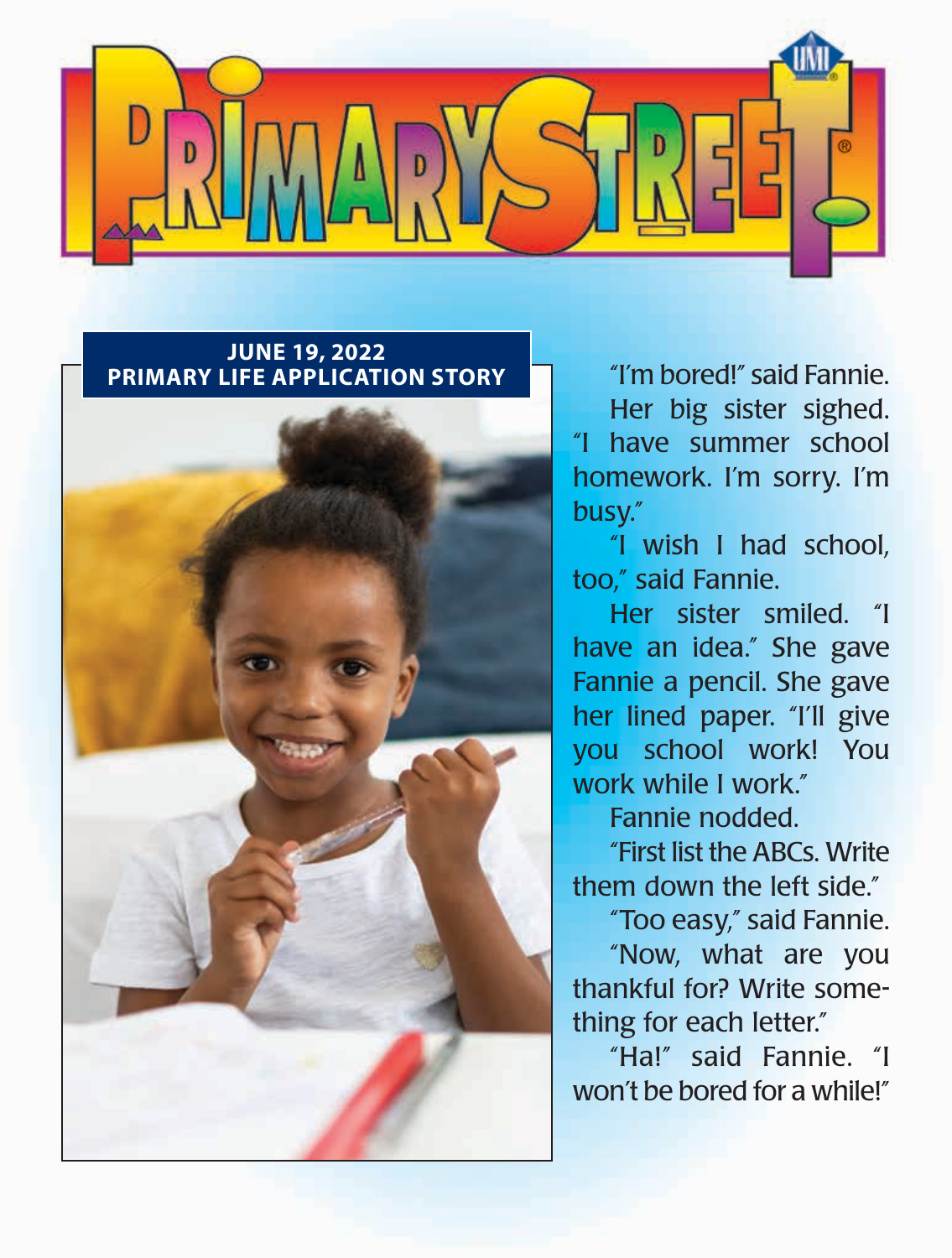## **LESSON 3 • JUNE 19, 2022**

*"Then you will know that I am the LORD; those who hope in me will not be disappointed"*  (Isaiah 49:23, NIV).

# **Better Days Ahead**



Isaiah is God's prophet. He spoke God's words. He gave God's people hope. He said, "You sinned. God let your country come to ruin. It was emptied. Nothing grew. No people lived there. But God is fixing it. Other countries are caring for you. They have been raising your children. Kings and queens are caring for them! Your country will be beautiful again. It will be

like a bride. It will be full of good people. There will be so many children. There will not be room for everyone!"

You wonder, "How did this happen?"

God says, "I am the Lord. I am in control. I care for those who trust Me.

#### UMI MISSION STATEMENT

We are called of God to create, produce, and distribute quality Christian education products; to deliver exemplary customer service; and to provide quality Christian educational services, which will empower God's people, e

PRIMARY STREET® STUDENT, Vol. 47, No. 3. June, July, August 2022. ISSN: 1550-8854. Published quarterly by UMI (Urban Ministries, Inc.), PO Box 436987, Chicago, IL 60643-6987. Founder: Melvin E. Banks, Sr., LittD; CEO: C. Jeffrey Wright, JD; Managing Editor: Daschell M. Phillips, MS; Editor: Melissa Moore; Writers: David Madsen, Heather Tietz, Melissa Moore; Illustrator: Ruth Wick; Bible Illustrator: Fred Carter.

Lessons are based on International Sunday School Lessons of the International Bible Lessons for Christian Teaching Copyright © 2017 by the Committee on the Uniform Series. Used by permission. Supplementary Lesson Development. Copyright © 2022 by UMI. All rights reserved. All Scripture quotations, unless otherwise indicated, are taken from the Holy Bible, New International Version®, NIV®. Copyright © 1973, 1978, 1984, 2011 by<br>Bibli Biblica, Inc.™ All proper names mentioned in this publication are fictional unless otherwise indicated. Printed in South Korea. \$3.89 per copy. Single subscriptions: one year \$34.99 (postage included). To order: Contact y local Christian bookstore; call UMI at 1-800-860-8642; or visit our website at www.urbanministries.com. NO PART OF THIS PUBLICATION MAY BE REPRODUCED IN ANY FORM WITHOUT THE WRITTEN PERMISSION OF THE PUBLISHER.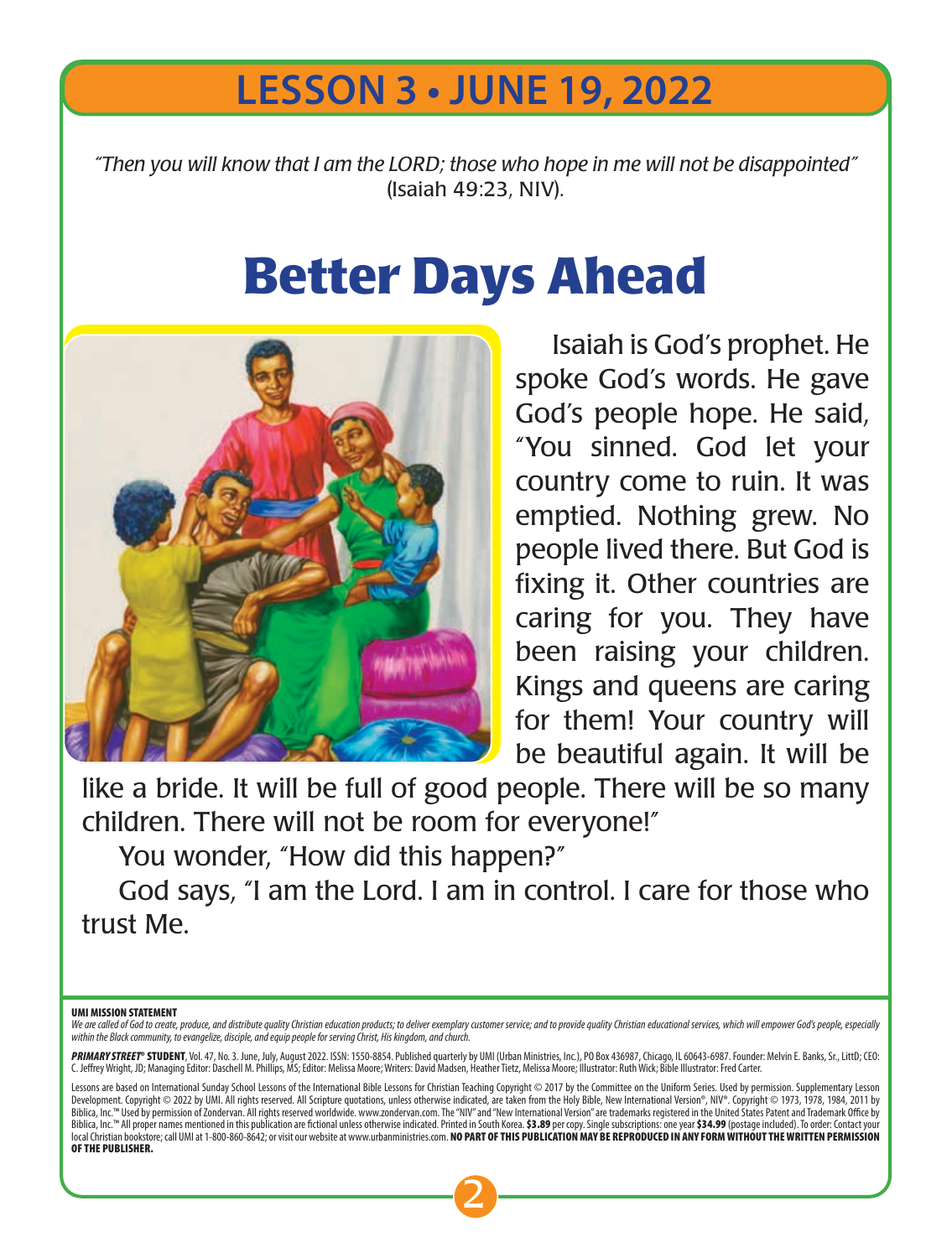

### **Better Days Ahead**

Look at these sentences about our Bible Story. Circle the sentences that say what happened after God fixed things. Put a line through the sentences that say what happened before God fixed things. Then write one more thing God said on the line.

- 1. The country was empty.
- 2. There were many children.
- 3. The country was ruined.
- 4. The country was full of good people.
- 5. The country was beautiful again.
- 6. The people were sinning.



7. \_\_\_\_\_\_\_\_\_\_\_\_\_\_\_\_\_\_\_\_\_\_\_\_\_\_\_\_\_\_\_\_\_\_\_\_\_\_\_\_\_\_\_\_\_\_\_\_\_\_\_\_\_\_\_\_\_



 $\overline{\phantom{a}}$  , and the contract of the contract of the contract of the contract of the contract of the contract of the contract of the contract of the contract of the contract of the contract of the contract of the contrac

 $\overline{\phantom{a}}$  , and the contract of the contract of the contract of the contract of the contract of the contract of the contract of the contract of the contract of the contract of the contract of the contract of the contrac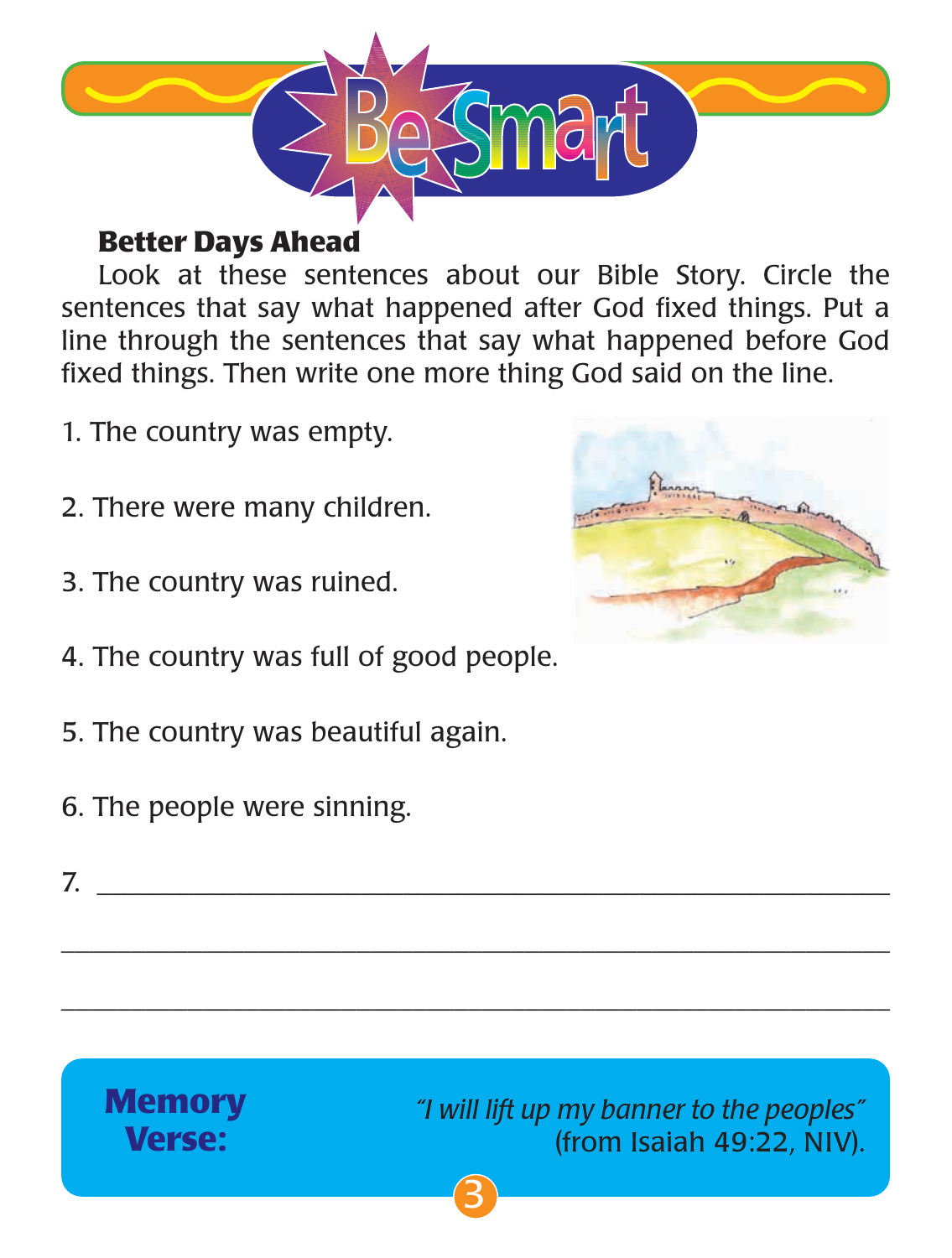

### **I Am Blessed**

God's people trusted Him, so He blessed them. He repaired their city. He brought them back home. He grew their families. God blesses us, too. What are some of God's blessings? Match the words to the pictures.



 $\overline{\phantom{a}}$  , and the contract of the contract of the contract of the contract of the contract of the contract of the contract of the contract of the contract of the contract of the contract of the contract of the contrac

What else is a blessing to you?

Name  $\blacksquare$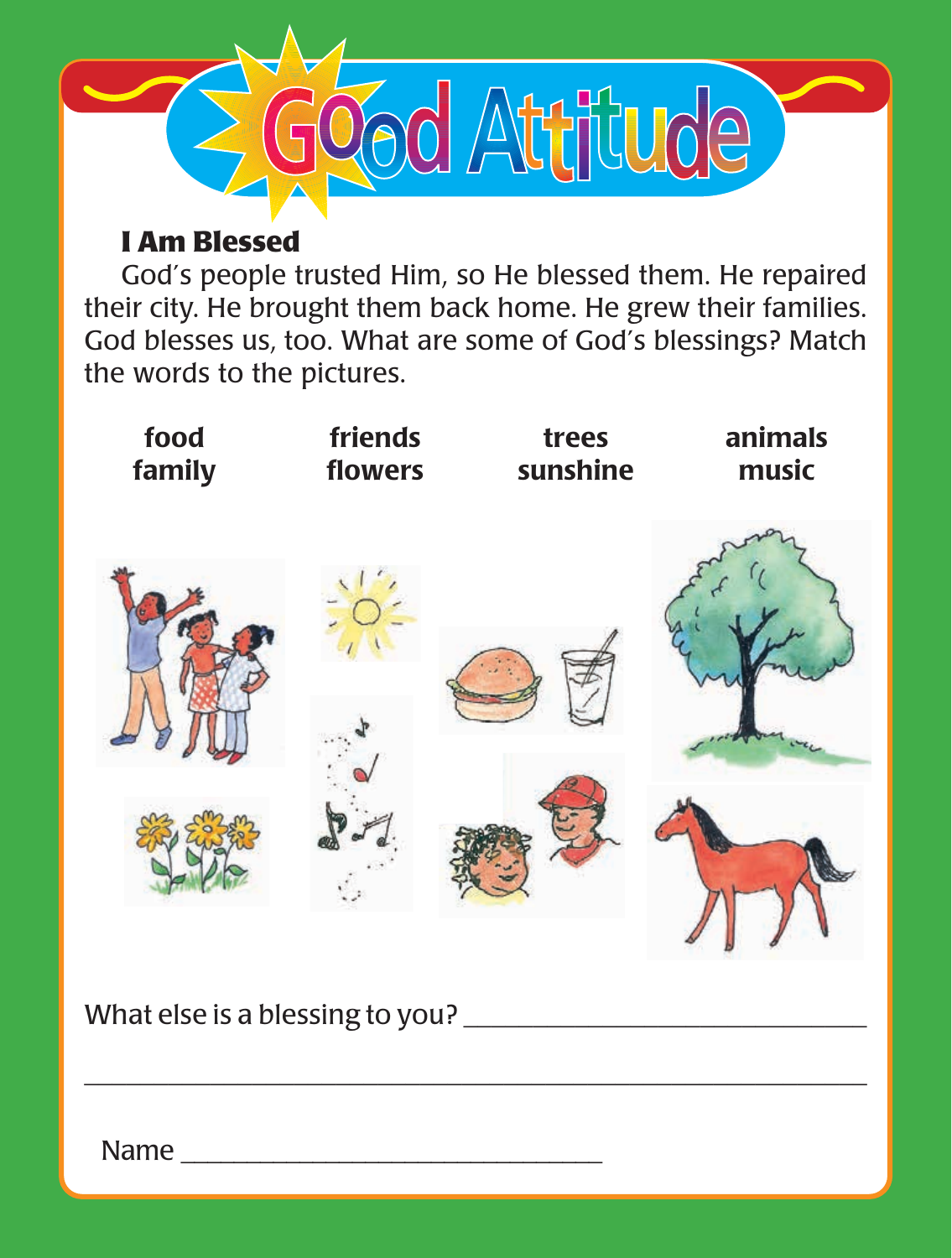

#### **JUNE 26, 2022 PRIMARY LIFE APPLICATION STORY Clancy saw his friend**



Tara. She was leaving the principal's office. "Are you in trouble?" asked Clancy.

Tara stopped. "Well, not anymore. I was in some trouble," she said. "There were bullies bothering me after school."

"Oh, no!" said Clancy.

"Someone saw them. Someone told the principal," said Tara. "It's alright now. The principal and I have a plan. We are stopping those bullies. My walk home will be good now. It'll be like walking through a garden!"

Clancy hugged Tara. "I'm so glad."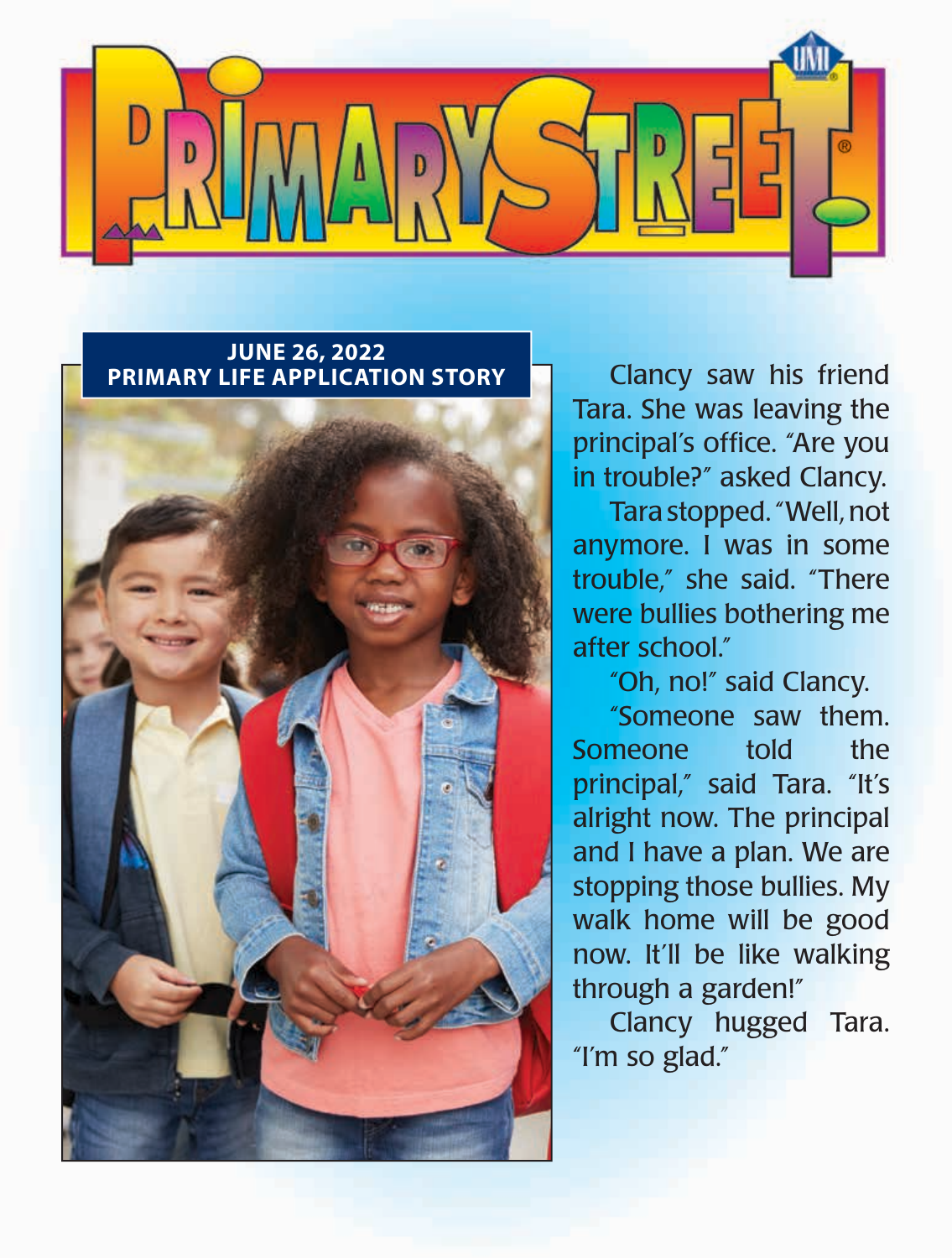## **LESSON 4 • JUNE 26, 2022**

*"Listen to me, you who pursue righteousness and who seek the Lord: Look to the rock from which you were cut and to the quarry from which you were hewn"* (Isaiah 51:1, NIV).

# **Freedom**



God says, "Listen! Do you try to please Me? Do you try to do what's right? So did Abraham and Sarah. Remember them? They began as a tiny family. They had no children. Then Abraham trusted Me. He obeyed Me. I blessed him. I grew his family into millions! I will bless you, too.

"Your home is in ruins. Your city is dry and empty.

But I will turn it into a garden. It will be so lovely, you will sing! "One day the earth will wear out. It will fall apart like old clothes. Don't be afraid. Your enemies will fall, too. I will always come to your rescue."

#### UMI MISSION STATEMENT

We are called of God to create, produce, and distribute quality Christian education products; to deliver exemplary customer service; and to provide quality Christian educational services, which will empower God's people, e

PRIMARY STREET® STUDENT, Vol. 47, No. 3. June, July, August 2022. ISSN: 1550-8854. Published quarterly by UMI (Urban Ministries, Inc.), PO Box 436987, Chicago, IL 60643-6987. Founder: Melvin E. Banks, Sr., LittD; CEO: C. Jeffrey Wright, JD; Managing Editor: Daschell M. Phillips, MS; Editor: Melissa Moore; Writers: David Madsen, Heather Tietz, Melissa Moore; Illustrator: Ruth Wick; Bible Illustrator: Fred Carter.

Lessons are based on International Sunday School Lessons of the International Bible Lessons for Christian Teaching Copyright © 2017 by the Committee on the Uniform Series. Used by permission. Supplementary Lesson Development. Copyright © 2022 by UMI. All rights reserved. All Scripture quotations, unless otherwise indicated, are taken from the Holy Bible, New International Version®, NIV®. Copyright © 1973, 1978, 1984, 2011 by<br>Bibli Biblica, Inc.™ All proper names mentioned in this publication are fictional unless otherwise indicated. Printed in South Korea. \$3.89 per copy. Single subscriptions: one year \$34.99 (postage included). To order: Contact y local Christian bookstore; call UMI at 1-800-860-8642; or visit our website at www.urbanministries.com. NO PART OF THIS PUBLICATION MAY BE REPRODUCED IN ANY FORM WITHOUT THE WRITTEN PERMISSION OF THE PUBLISHER.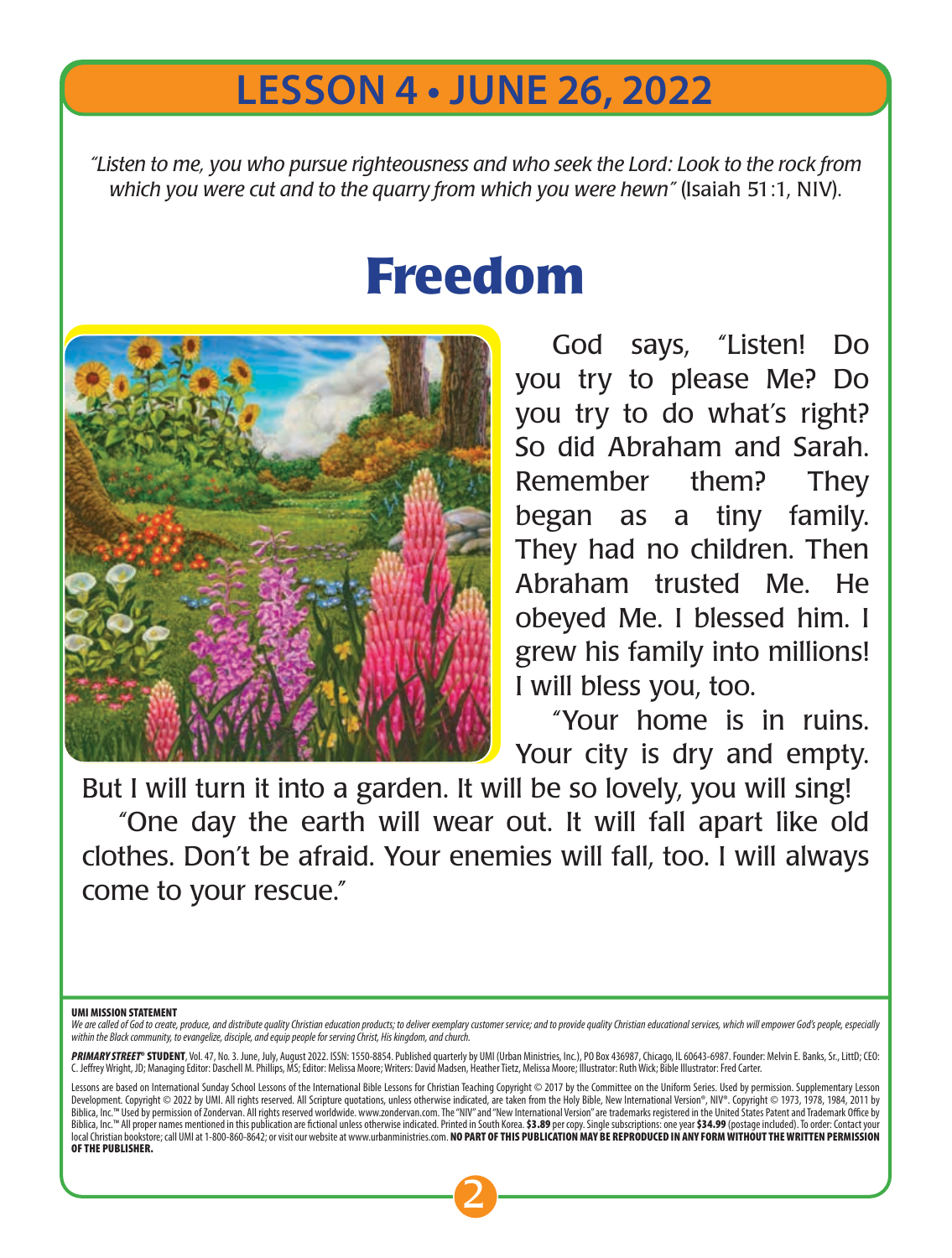

### **God's Future for Us**

Look at the sentences. Fill in the missing word. Use the Bible Story for help. Use your answers to complete the riddle below.

1. Abraham and Sarah had a tiny